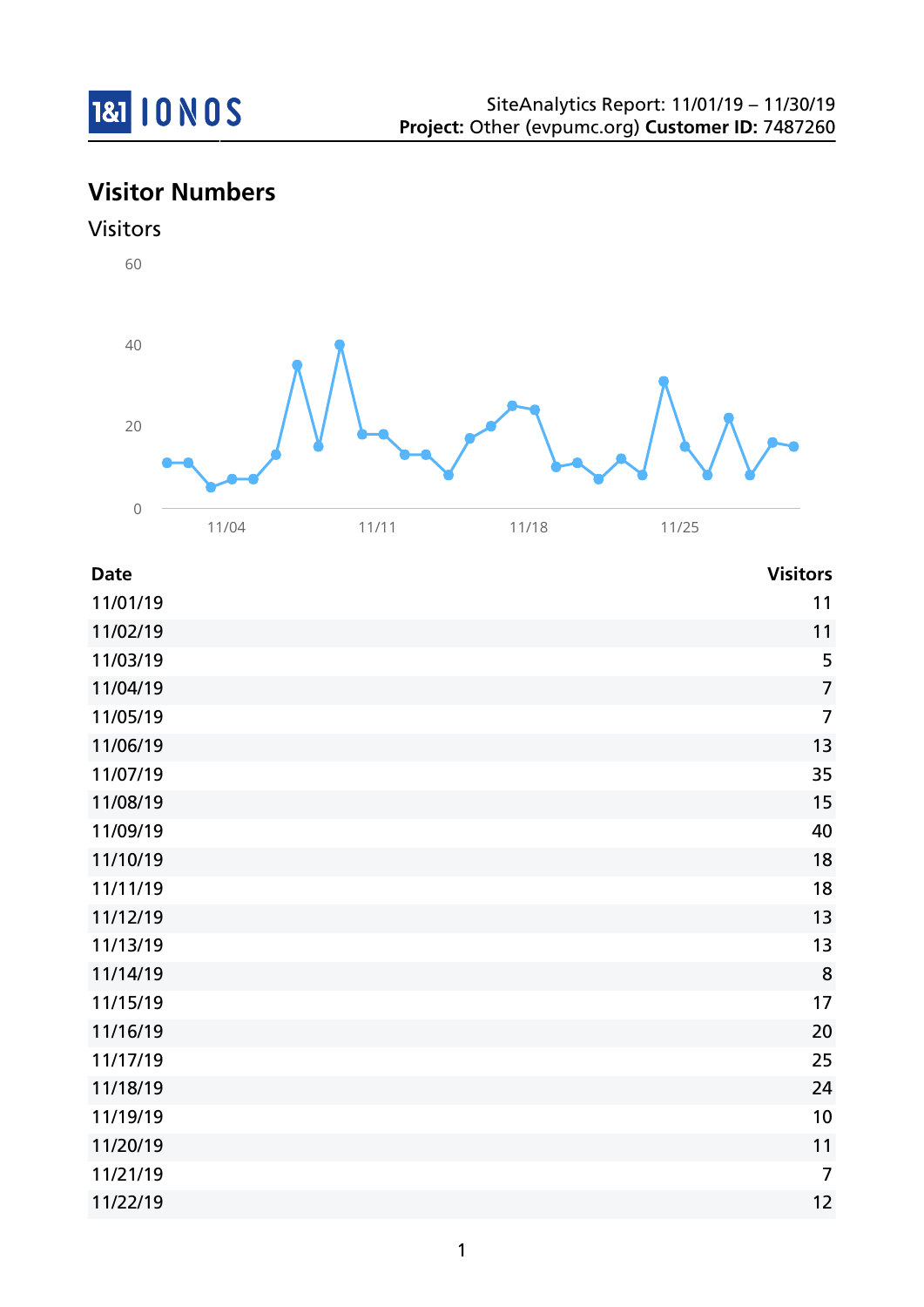

| <b>Date</b>  | <b>Visitors</b> |
|--------------|-----------------|
| 11/23/19     | 8               |
| 11/24/19     | 31              |
| 11/25/19     | 15              |
| 11/26/19     | 8               |
| 11/27/19     | 22              |
| 11/28/19     | 8               |
| 11/29/19     | 16              |
| 11/30/19     | 15              |
| <b>Total</b> | 463             |

### Sessions



| <b>Date</b> | <b>Sessions</b> |
|-------------|-----------------|
| 11/01/19    | 11              |
| 11/02/19    | 12              |
| 11/03/19    | 5               |
| 11/04/19    | 9               |
| 11/05/19    | $\overline{7}$  |
| 11/06/19    | 14              |
| 11/07/19    | 36              |
| 11/08/19    | 16              |
| 11/09/19    | 43              |
| 11/10/19    | 25              |
| 11/11/19    | 28              |
| 11/12/19    | 13              |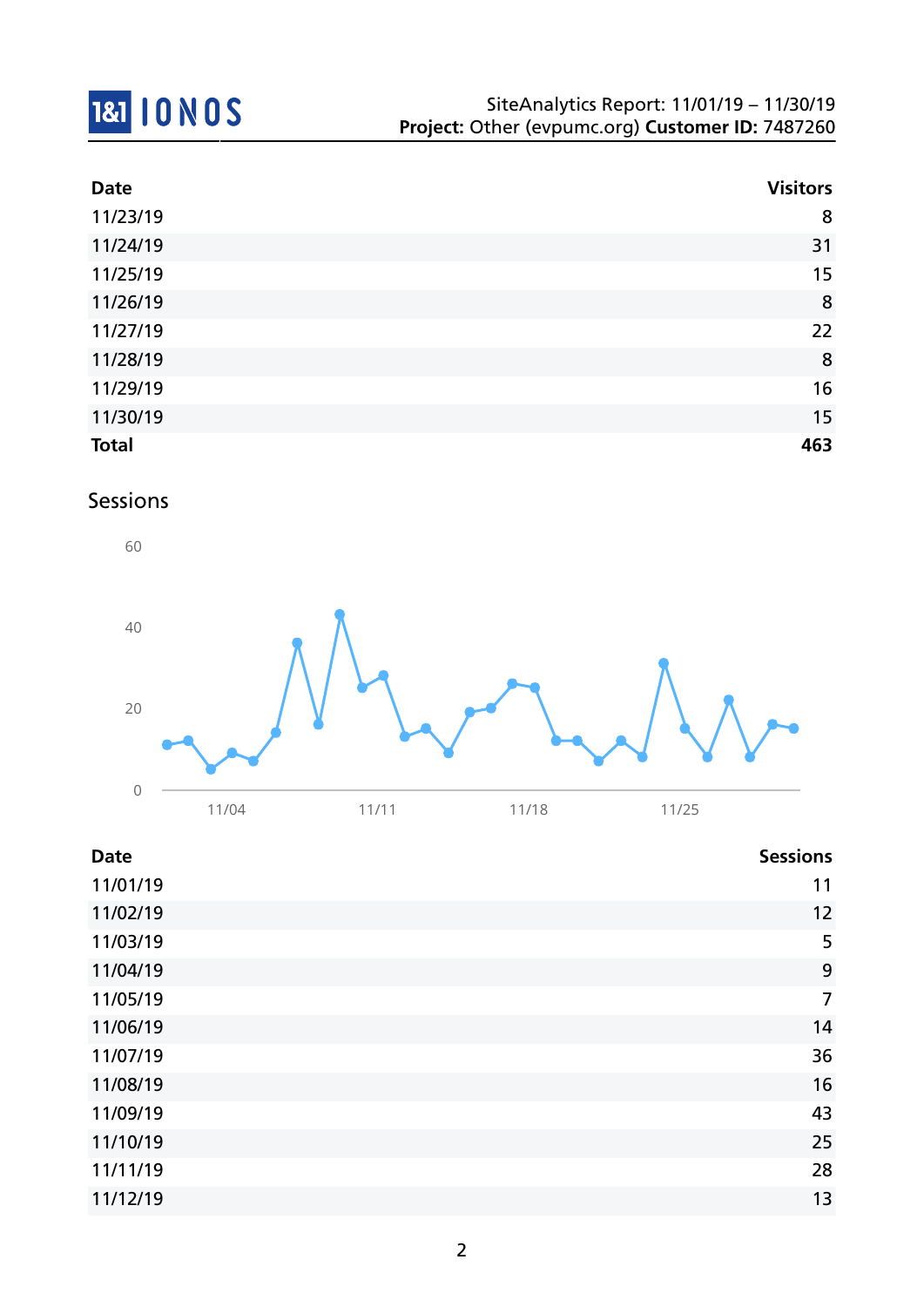

| <b>Date</b>  | <b>Sessions</b> |
|--------------|-----------------|
| 11/13/19     | 15              |
| 11/14/19     | 9               |
| 11/15/19     | 19              |
| 11/16/19     | 20              |
| 11/17/19     | 26              |
| 11/18/19     | 25              |
| 11/19/19     | 12              |
| 11/20/19     | 12              |
| 11/21/19     | $\overline{7}$  |
| 11/22/19     | 12              |
| 11/23/19     | 8               |
| 11/24/19     | 31              |
| 11/25/19     | 15              |
| 11/26/19     | 8               |
| 11/27/19     | 22              |
| 11/28/19     | 8               |
| 11/29/19     | 16              |
| 11/30/19     | 15              |
| <b>Total</b> | 499             |

### Search Engine Robots



| <b>Search Engine Robots</b> | <b>Sessions</b> | Percentage |
|-----------------------------|-----------------|------------|
| bingbot/2.0                 | 201             | 29.47%     |
| Crawler4j                   | 111             | $16.28\%$  |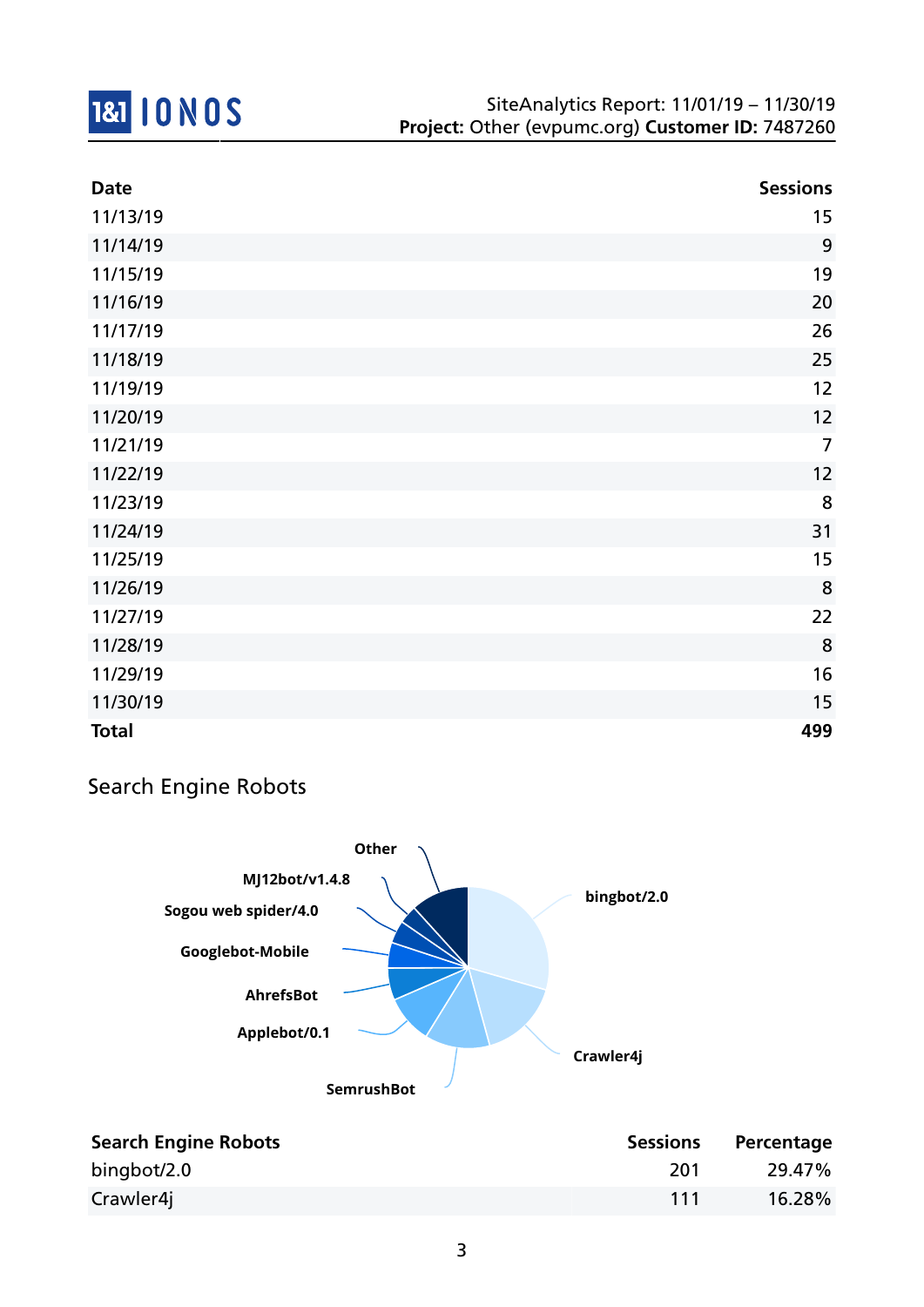

| <b>Search Engine Robots</b>     | <b>Sessions</b> | Percentage |
|---------------------------------|-----------------|------------|
| SemrushBot                      | 89              | 13.05%     |
| Applebot/0.1                    | 66              | 9.68%      |
| AhrefsBot                       | 44              | 6.45%      |
| Googlebot-Mobile                | 35              | 5.13%      |
| Sogou web spider/4.0            | 31              | 4.55%      |
| MJ12bot/v1.4.8                  | 25              | 3.67%      |
| 360Spider                       | 17              | 2.49%      |
| DuckDuckGo-Favicons-Bot/1.0     | 10              | 1.47%      |
| <b>SEOkicks</b>                 | 8               | 1.17%      |
| YandexBot/3.0                   | $\overline{7}$  | 1.03%      |
| SuperPagesUrlVerifyBot/1.0      | 6               | 0.88%      |
| Googlebot/2.1                   | 5               | 0.73%      |
| TinEye-bot/1.31                 | 5               | 0.73%      |
| WikiDo/1.1                      | 5               | 0.73%      |
| Seznam screenshot-generator 2.1 | 4               | 0.59%      |
| Mail.RU_Bot/Robots/2.0          | 3               | 0.44%      |
| SeznamBot/3.2                   | 3               | 0.44%      |
| ips-agent                       | 3               | 0.44%      |
| MSNBot/2.0b                     | $\overline{2}$  | 0.29%      |
| AdsBot-Google                   | 1               | 0.15%      |
| Mail.RU_Bot/2.0                 | 1               | 0.15%      |
| <b>Total</b>                    | 682             | 100.00%    |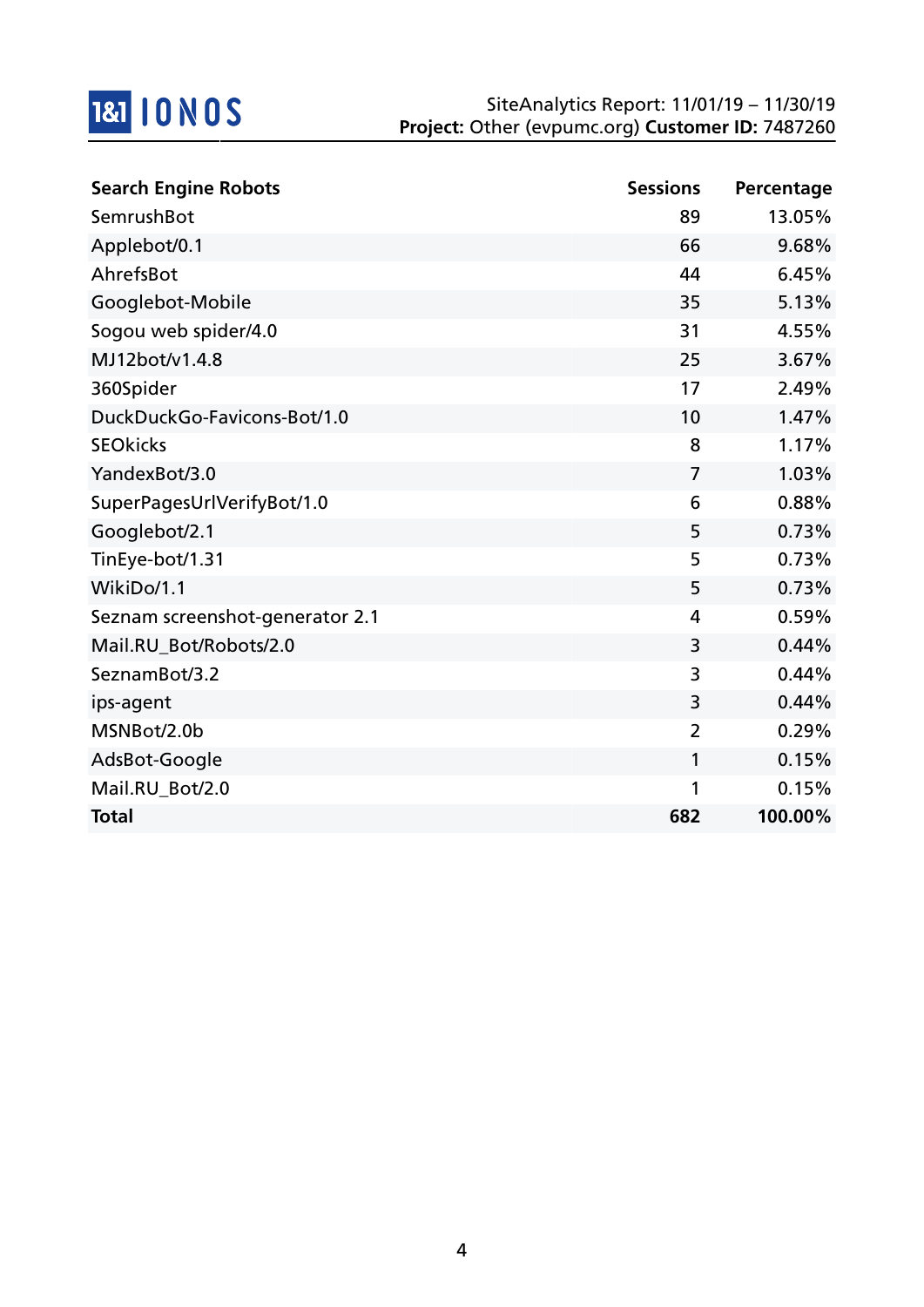

# **Page Analysis** Most Frequently Visited Pages



| <b>Pages</b>             | <b>Sessions</b> | Percentage |
|--------------------------|-----------------|------------|
| /Default.htm             | 600             | 39.29%     |
| /Elim.htm                | 76              | 4.98%      |
| /Announce.htm            | 75              | 4.91%      |
| /NewsLetterIdx.htm       | 62              | 4.06%      |
| /Sermons.htm             | 56              | 3.67%      |
| /M-Statement.htm         | 54              | 3.54%      |
| /St_Johns.htm            | 53              | 3.47%      |
| /web_links.htm           | 53              | 3.47%      |
| /Believe.htm             | 49              | 3.21%      |
| /Stats.htm               | 48              | 3.14%      |
| <b>Morship.htm</b>       | 47              | 3.08%      |
| /Calendar.htm            | 46              | 3.01%      |
| /Elim-HISTORY.htm        | 36              | 2.36%      |
| /Elim_M-Statement.htm    | 36              | 2.36%      |
| /valley_views0913.htm    | 34              | 2.23%      |
| /St Johns-HISTORY.htm    | 33              | 2.16%      |
| /valley_views0813.htm    | 32              | 2.10%      |
| /CalendarOld.htm         | 31              | 2.03%      |
| /valley_views1113.htm    | 28              | 1.83%      |
| /StJohns_M-Statement.htm | 27              | 1.77%      |
| /missions.htm            | 26              | 1.70%      |
| /valley_views1013.htm    | 23              | 1.51%      |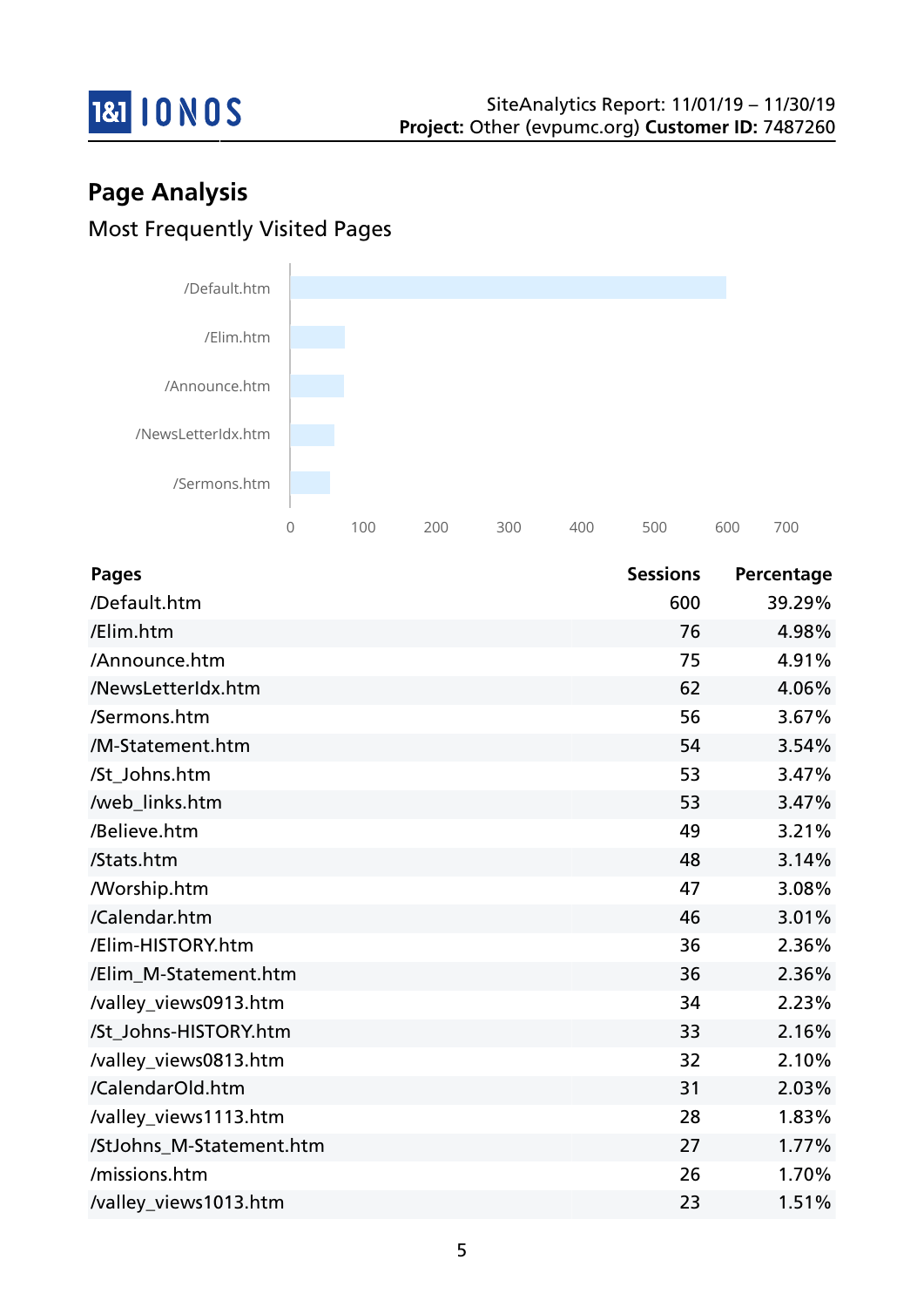

| <b>Pages</b>   | <b>Sessions</b> | Percentage |
|----------------|-----------------|------------|
| /Announce1.htm |                 | $0.07\%$   |
| /Bulletins.htm |                 | $0.07\%$   |
| <b>Total</b>   | 1,527           | 100.00%    |

### Keywords



| <b>Keywords</b>                                                   | <b>Sessions</b> |
|-------------------------------------------------------------------|-----------------|
| Pastor Michael Hill United methodist church                       |                 |
| mark 5;27-38 preaching/quotation on self denier & following jesus |                 |

## Referring Pages



| <b>Pages</b>              | <b>Sessions</b> |
|---------------------------|-----------------|
| https://www.google.com/   | 50              |
| http://www.google.com/url | 29              |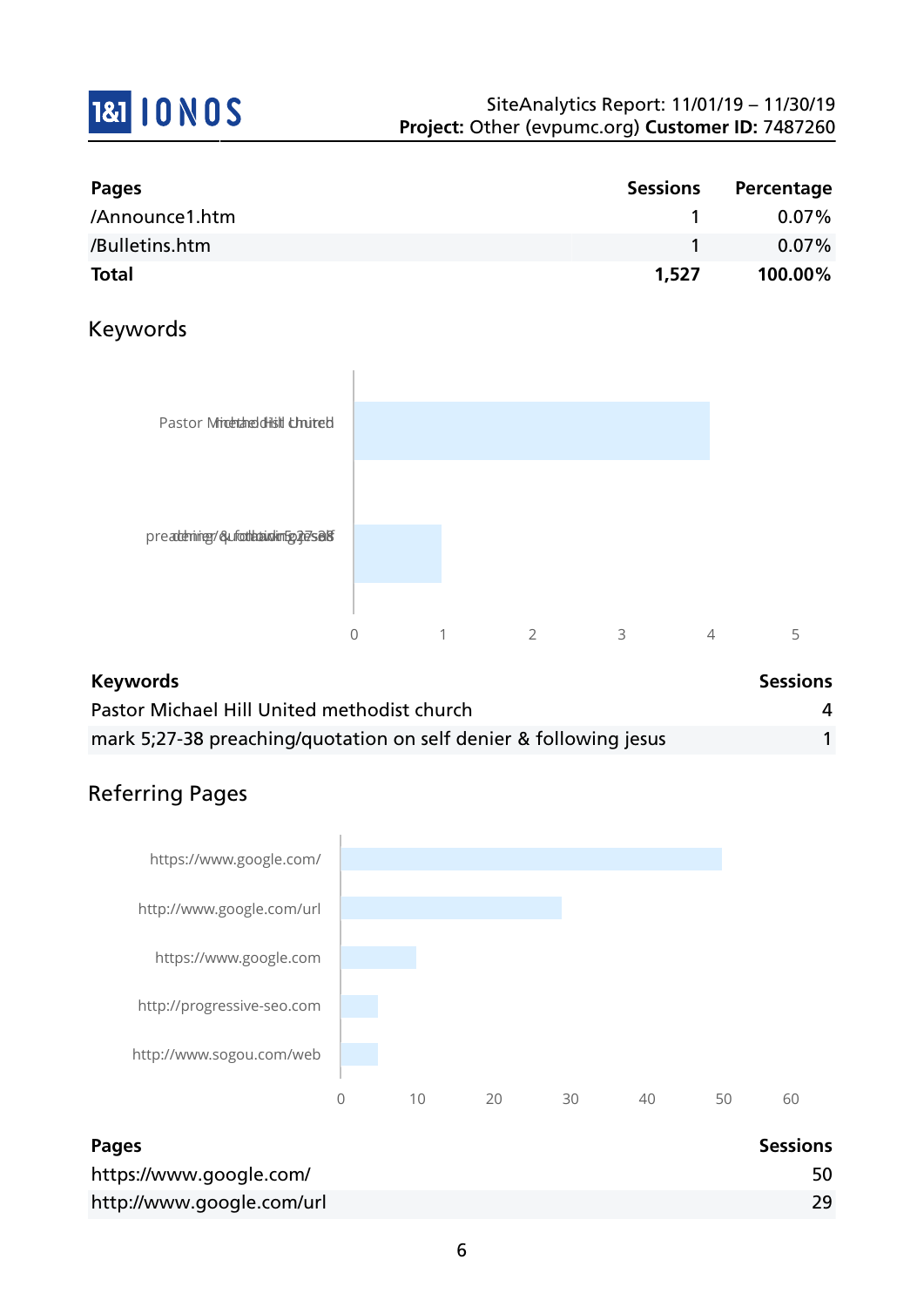

| <b>Pages</b>                                   | <b>Sessions</b> |
|------------------------------------------------|-----------------|
| https://www.google.com                         | 10              |
| http://progressive-seo.com                     | 5               |
| http://www.sogou.com/web                       | 5               |
| http://www.bing.com/search                     | 4               |
| http://0daymusic.org                           | 3               |
| http://baidu.com/                              | $\overline{2}$  |
| http://www.google.com/                         | $\overline{2}$  |
| https://duckduckgo.com/                        | $\overline{2}$  |
| http://mail.ru/                                |                 |
| http://www.billyblog.online/blog/9486743/view/ |                 |
| http://www.umc.org/find-a-church/church/22258  |                 |
| https://www.bing.com/                          |                 |
| https://www.google.com/search                  |                 |
| https://yandex.ru/clck/jsredir                 |                 |

## **Browsers & Systems**

Browsers



| <b>Browsers</b>      | <b>Sessions</b> | Percentage |
|----------------------|-----------------|------------|
| Chrome               | 153             | 30.66%     |
| IE.                  | 73              | 14.63%     |
| Firefox              | 39              | 7.82%      |
| <b>Chrome Mobile</b> | 31              | 6.21%      |
| Safari mobile        | 24              | 4.81%      |
| Mobile QQbrowser     | 21              | 4.21%      |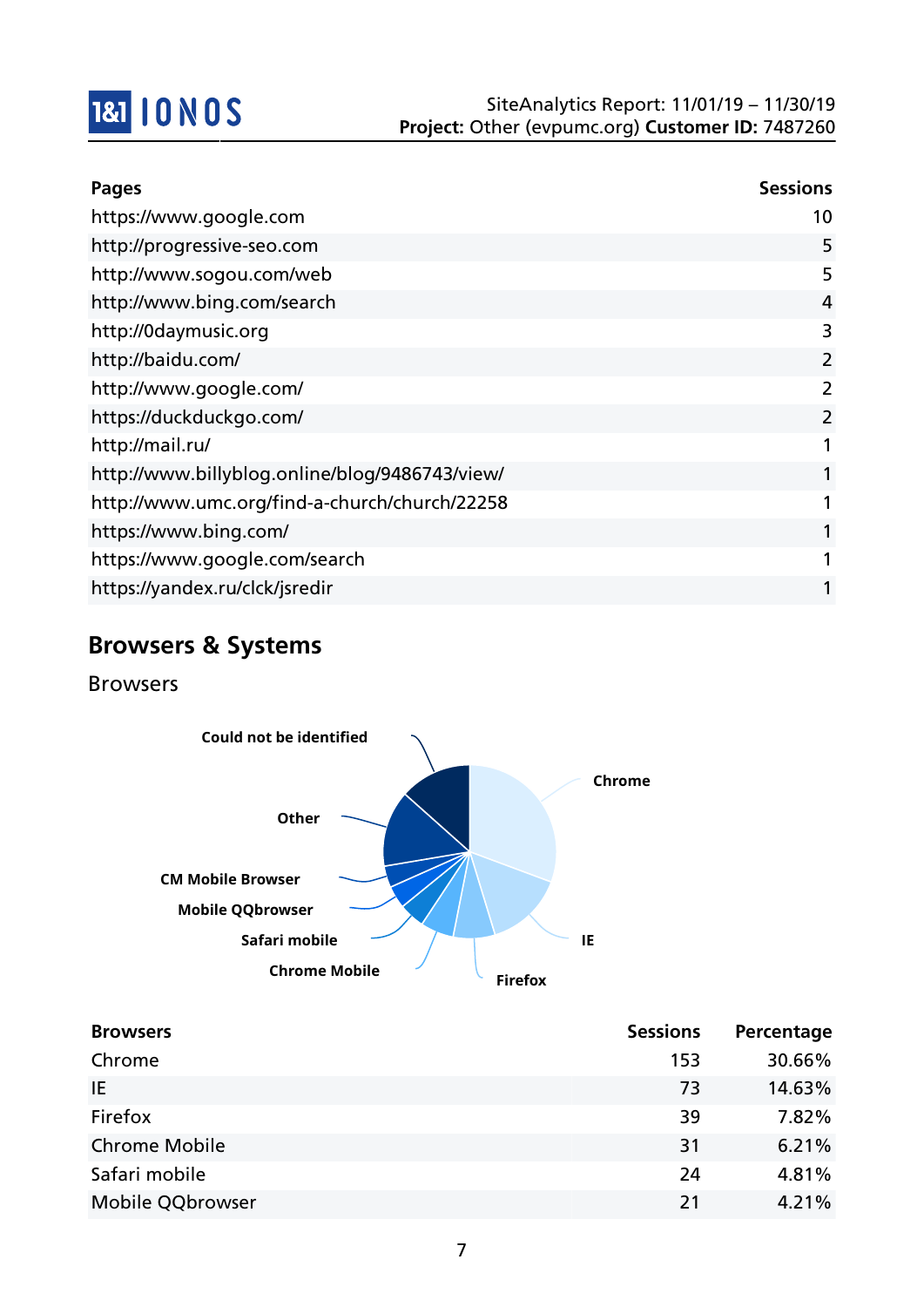

| <b>Browsers</b>          | <b>Sessions</b> | Percentage |
|--------------------------|-----------------|------------|
| <b>CM Mobile Browser</b> | 20              | 4.01%      |
| Android webview          | 16              | 3.21%      |
| Python-requests          | 12              | 2.40%      |
| Go http package          | 11              | 2.20%      |
| Microsoft Edge           | 8               | 1.60%      |
| Apache-HttpClient        | $\overline{7}$  | 1.40%      |
| Safari                   | 5               | 1.00%      |
| Opera                    | 4               | 0.80%      |
| Mozilla                  | $\overline{2}$  | 0.40%      |
| Android browser          | 1               | 0.20%      |
| Firefox mobile           | 1               | 0.20%      |
| Java                     | 1               | 0.20%      |
| Kinza                    | 1               | 0.20%      |
| Opera Mini               | 1               | 0.20%      |
| <b>CURL</b>              | 1               | 0.20%      |
| Could not be identified  | 67              | 13.43%     |
| <b>Total</b>             | 499             | 100.00%    |

## Operating Systems



| <b>Operating Systems</b> | <b>Sessions</b> | Percentage |
|--------------------------|-----------------|------------|
| Windows                  | 246             | 49.30%     |
| Android                  | 89              | 17.84%     |
| OS X                     | 32              | 6.41%      |
| iOS                      | 26              | 5.21%      |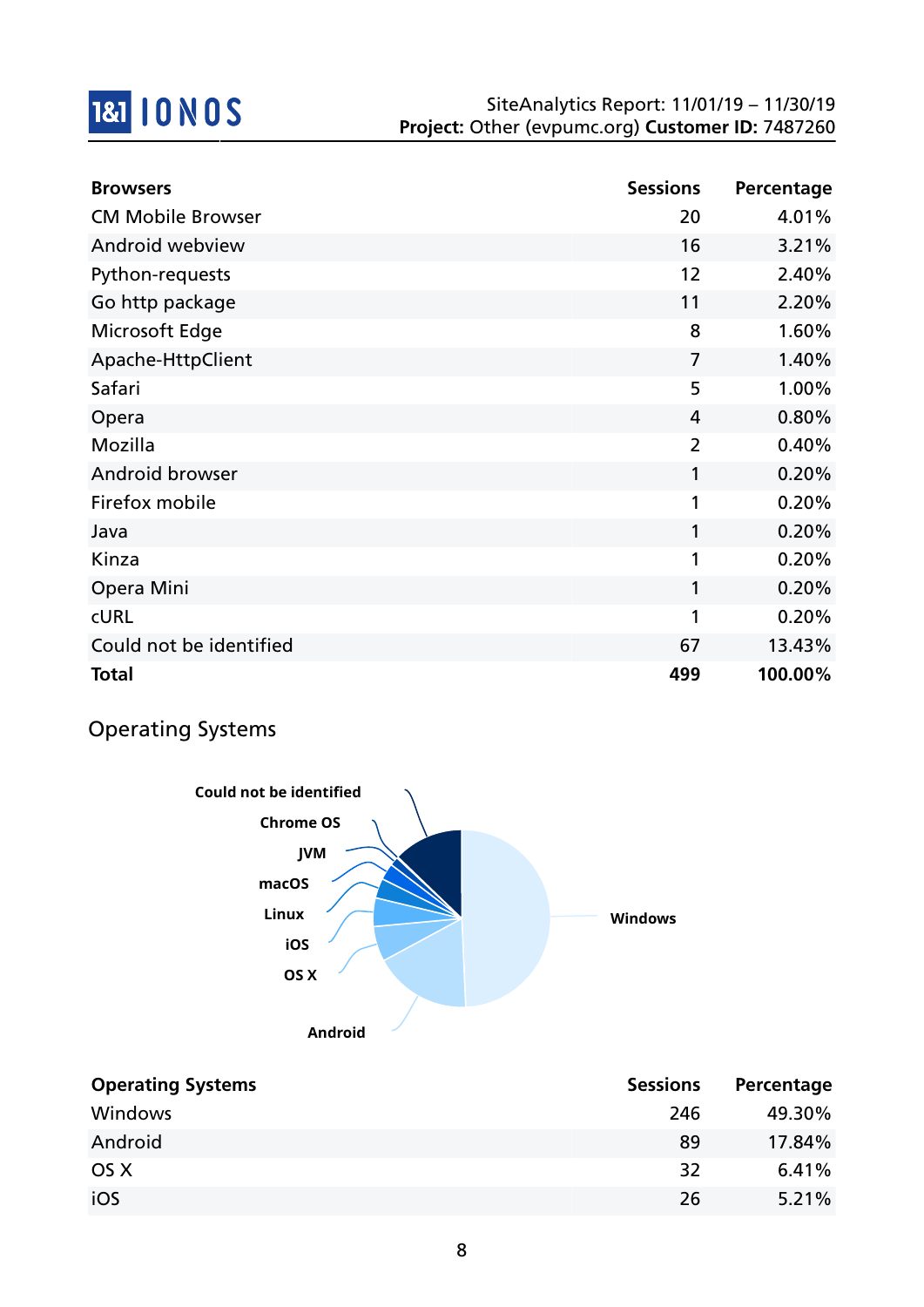

| <b>Operating Systems</b> | <b>Sessions</b> | Percentage |
|--------------------------|-----------------|------------|
| Linux                    | 18              | 3.61%      |
| macOS                    | 15              | 3.01%      |
| <b>JVM</b>               | 8               | 1.60%      |
| Chrome OS                |                 | 0.20%      |
| Could not be identified  | 64              | 12.83%     |
| <b>Total</b>             | 499             | 100.00%    |

# **Visitor Locations**

| Countries             |                 |            |
|-----------------------|-----------------|------------|
| <b>Countries</b>      | <b>Sessions</b> | Percentage |
| <b>United States</b>  | 267             | 53.51%     |
| <b>Hong Kong</b>      | 79              | 15.83%     |
| China                 | 25              | 5.01%      |
| Germany               | 17              | 3.41%      |
| <b>Russia</b>         | 16              | 3.21%      |
| Romania               | 15              | 3.01%      |
| <b>Netherlands</b>    | 14              | 2.81%      |
| Hungary               | 13              | 2.61%      |
| Canada                | 6               | 1.20%      |
| France                | 6               | 1.20%      |
| Ireland               | 5               | 1.00%      |
| Japan                 | 4               | 0.80%      |
| Lithuania             | 4               | 0.80%      |
| <b>United Kingdom</b> | 3               | 0.60%      |
| India                 | 3               | 0.60%      |
| Sweden                | 3               | 0.60%      |
| <b>Bulgaria</b>       | $\overline{2}$  | 0.40%      |
| Spain                 | $\overline{2}$  | 0.40%      |
| Nigeria               | $\overline{2}$  | 0.40%      |
| Ukraine               | $\overline{2}$  | 0.40%      |
| Australia             | 1               | 0.20%      |
| Algeria               | 1               | 0.20%      |
| Ethiopia              | 1               | 0.20%      |
| Indonesia             | 1               | 0.20%      |
| Cambodia              | 1               | 0.20%      |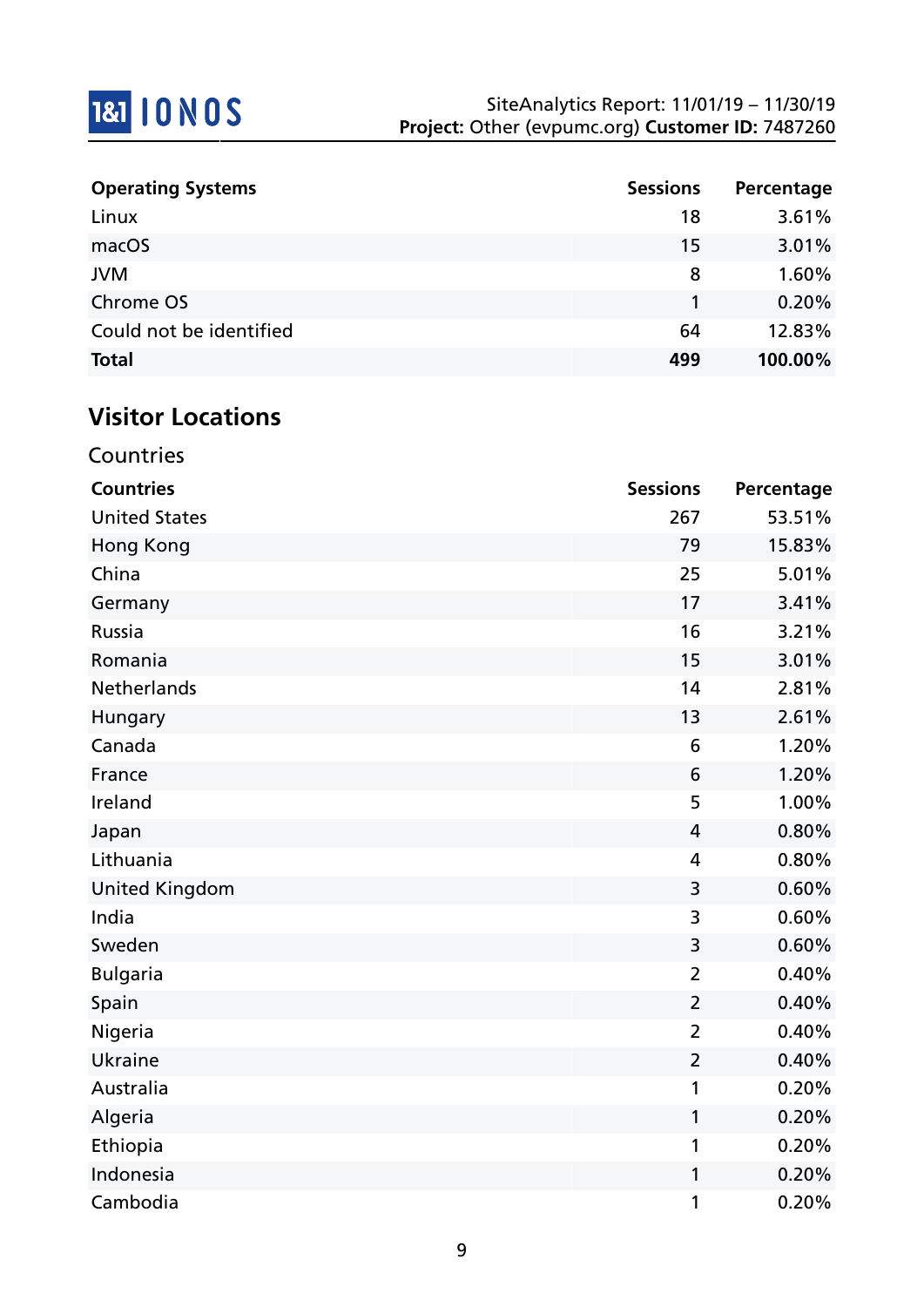

| <b>Countries</b>                        | <b>Sessions</b> | Percentage |
|-----------------------------------------|-----------------|------------|
| Latvia                                  |                 | 0.20%      |
| Philippines                             | 1               | 0.20%      |
| Pakistan                                |                 | 0.20%      |
| Poland                                  | 1               | 0.20%      |
| <b>Saint Vincent And The Grenadines</b> | 1               | 0.20%      |
| Could not be identified                 | 1               | 0.20%      |
| <b>Total</b>                            | 499             | 100.00%    |
|                                         |                 |            |

#### Continents

| <b>Continents</b>    | <b>Sessions</b> | Percentage |
|----------------------|-----------------|------------|
| <b>North America</b> | 274             | 54.91%     |
| Asia                 | 115             | 23.05%     |
| Europe               | 105             | 21.04%     |
| Africa               | 4               | 0.80%      |
| Oceania              |                 | 0.20%      |
| <b>Total</b>         | 499             | 100.00%    |

### **Information about the evaluations**

#### Visitors

This evaluation shows how many visitors accessed your website. Visitors are uniquely identified on the basis of the IP address and the browser ID. If a visitor goes to your website more than once a day, only one visitor is counted.

#### **Sessions**

This evaluation shows the number of sessions. A session starts when a visitor accesses your website and ends when he or she leaves it. A session ends automatically after 30 minutes without activity. If a visitor goes to your website more than once a day, multiple sessions are counted.

#### Search Engine Robots

This evaluation shows which search engine robots have accessed the pages of your website. Search engine robots automatically search the content of websites in order to keep search engine entries up to date.

### Most Frequently Visited Pages

This evaluation shows which pages of your website were visited most often.